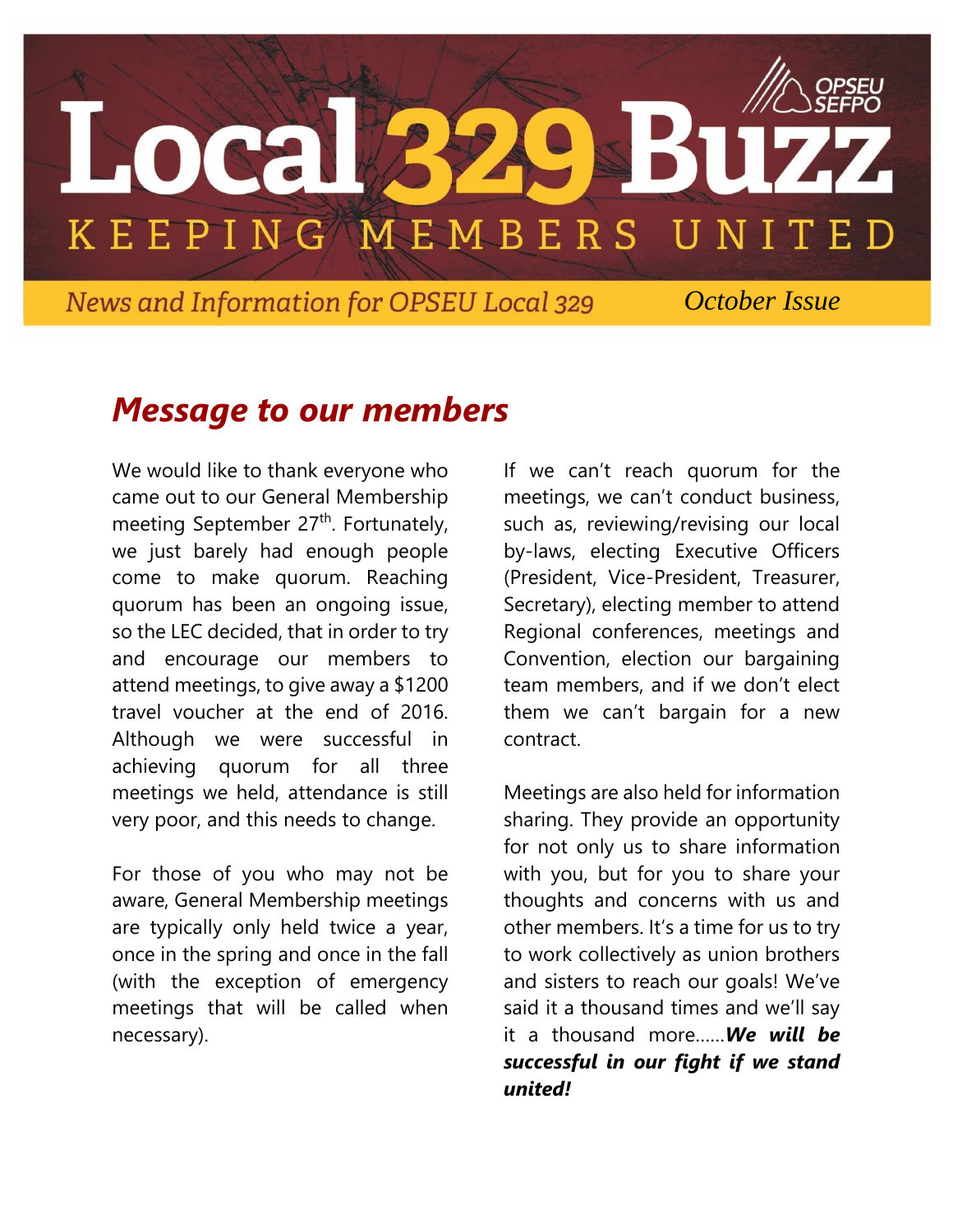### *Health and safety matters*

The health and safety teams were out across the hospital Monday, October 3<sup>rd</sup>, going over the risk assessments that were completed in the spring. This was done as a follow-up to see how things are coming along. It was the first step in making sure that concerns that staff made are being addressed. Thank you to all who took time to talk with health and safety committee during our rounds.

As members were informed, if you have any concerns, please let a member of the health and safety

committee know so they can follow-up and hopefully address the issue(s).

Thank you to all members who are continuously taking the time and making an effort to notify management, the health and safety committee co-chairs and union of issues, and for filing complaints when necessary, about health and safety hazards in our workplace. Without you, many of these issues would go unreported and could potentially result in serious injuries to staff, patients or visitors.

# Upcoming events

October 3 – 7 is Food Service Appreciation Week. Big thank you to our Food Service Department workers for everything you do!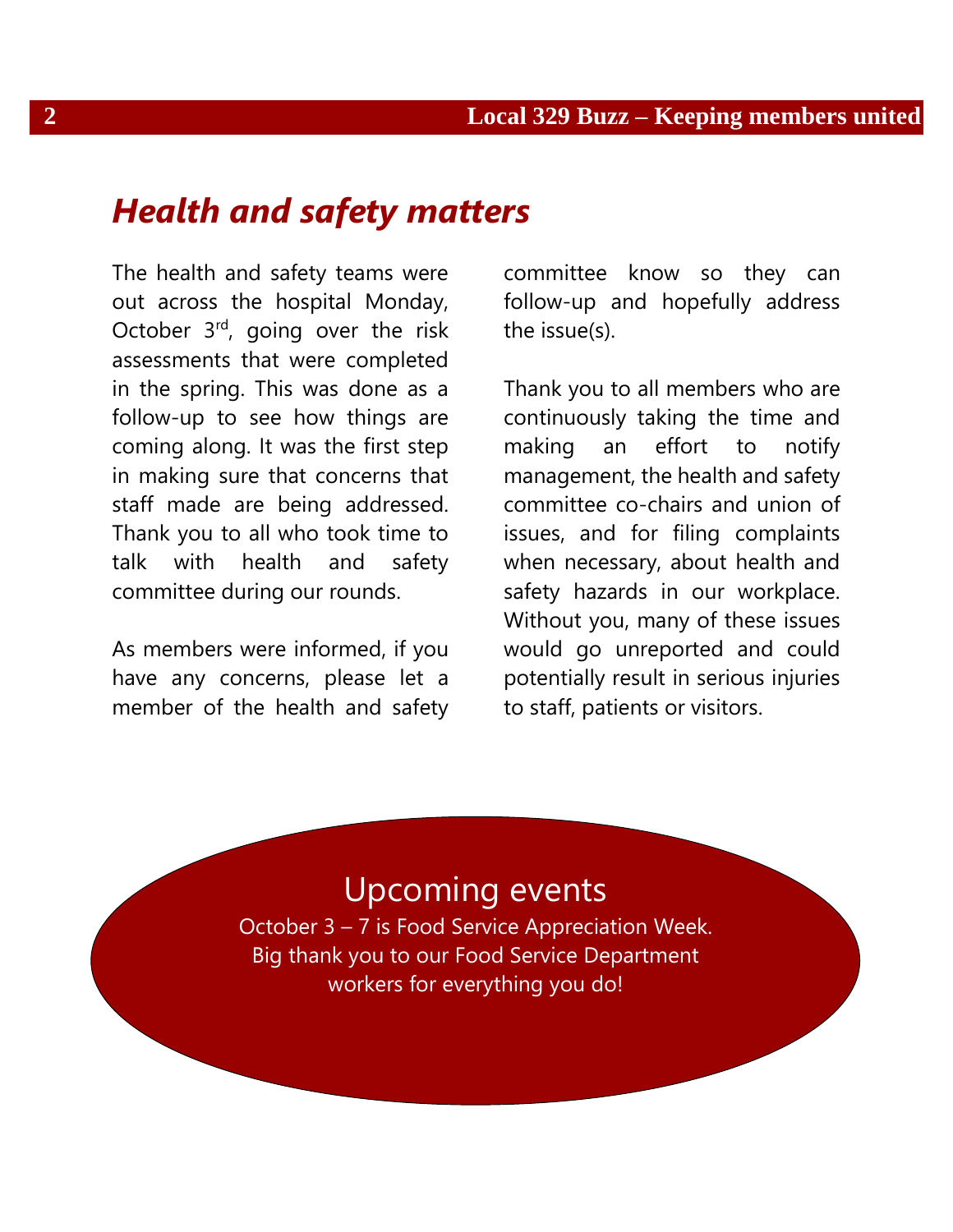# *Email distribution list blitz*

Have you signed up for our new email distribution list yet? If not that's ok! We will be doing a signup blitz over the next couple months. For those of you who

don't want to miss out on anything in the meantime, you can go to our website, opseulocal329.ca, and sign up now!

# *Don't forget to submit your puzzle!*

Every month we will include a puzzle that members can complete and submit for a chance to win a prize.

Just a friendly reminder that this is not work related and it should only be completed on your own time or while on break.

### *Winners from September puzzle*

Due to the short turnover between our September and October newsletters, winners from the September puzzle, along with those from the October puzzle, will be announced in our November issue.

### *We want to hear from you*

Do you have any suggestions for newsletter content? Do you have a recipe you want to share? If so,

please send it to us via the "contact us" link on our website or email it to alyson.parent@yahoo.ca.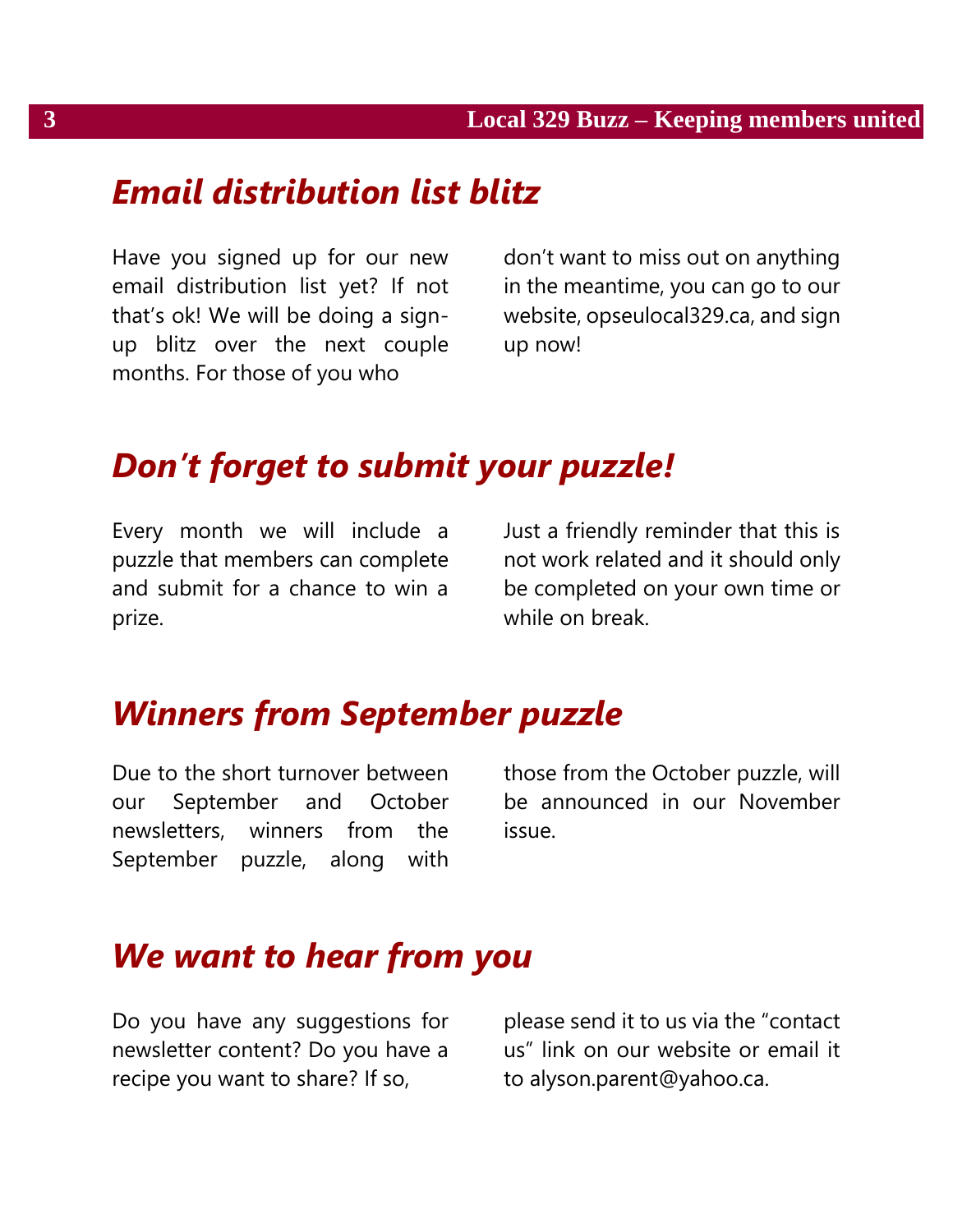#### **4 Local 329 Buzz – Keeping members united**



## Cheesecake Pumpkin Pie

(recipe from Simple Recipes)

#### Ingredients:

- 2 (8oz) packages cream cheese, softened
- $\bullet$   $\frac{1}{2}$  cup white sugar
- $\bullet$  1/<sub>2</sub> tsp vanilla extract
- $\bullet$  2 eggs
- 1 (9 inch) graham cracker or regular pie crust
- $\bullet$  1/<sub>2</sub> pumpkin puree
- ½ tsp ground cinnamon
- 1 pinch ground cloves
- 1 pinch ground nutmeg

#### Directions:

- 1. Preheat oven to 325°.
- 2. In large bowl, combine cream cheese, sugar and vanilla. Beat until smooth. Blend in eggs, one at a time. Remove 1 cup of batter and set aside. Spread remaining batter into bottom of crust. Set aside.
- 3. Add pumpkin, cinnamon, gloves and nutmeg to the remaining batter and stir gently until well blended. Carefully spread over the batter in the crust.
- 4. Bake in preheated oven for 35 to 40 minutes, or until center is almost set. Allow to cool, then refrigerate for 3 hours to overnight. Top with whip cream if desired.